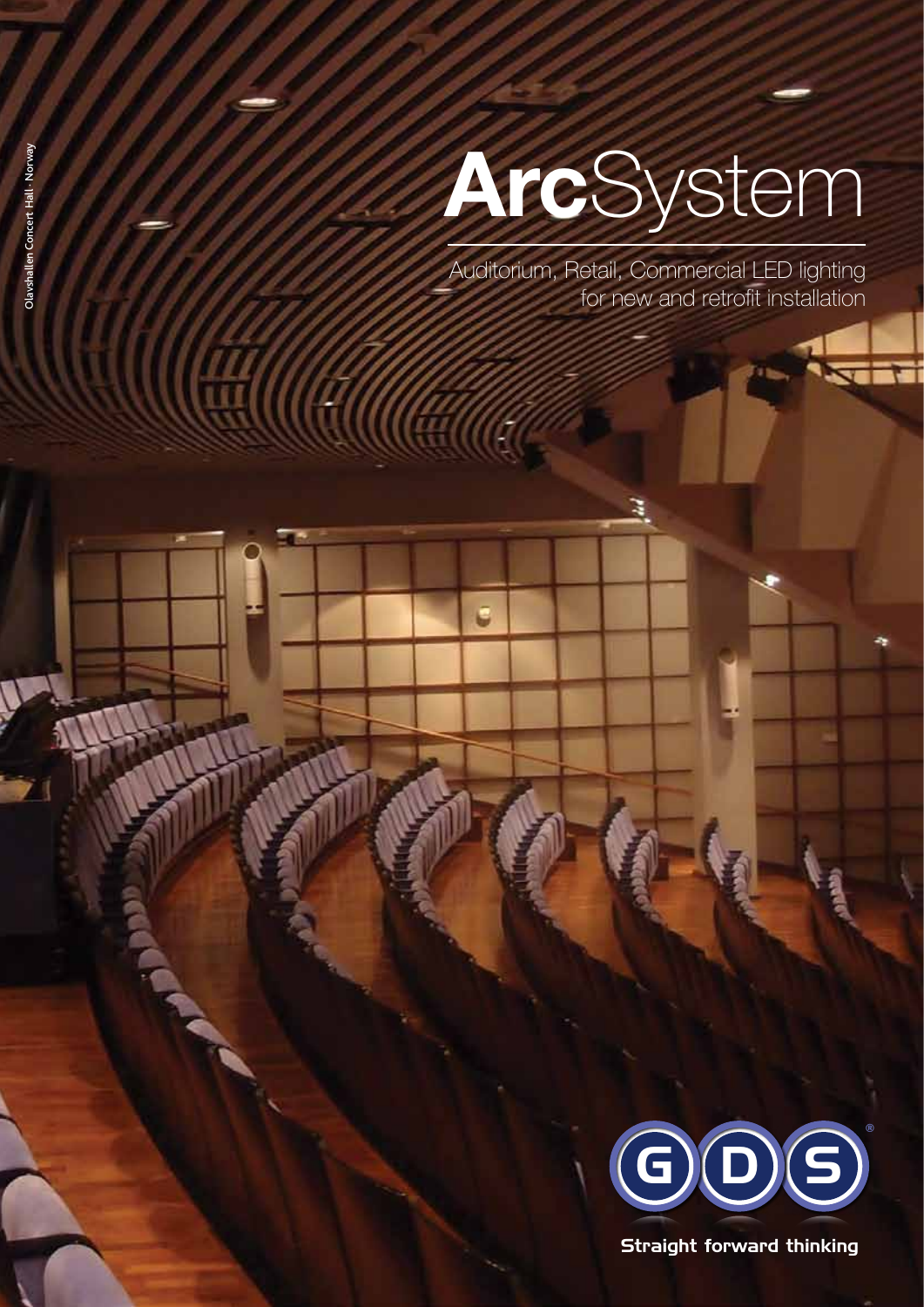# **Arc**System | 2 Ranges 1 innovative solution

### **Arc**System | Pro

Manufactured from high grade steel and powder coated to offer a flawless finish, this is a range of LED auditorium lighting fixtures that are built to last. A range of beam angles are available including 19, 24, 37 and 80 degree options incorporating high efficiency optics and LED's. Producing an incredibly rich, warm light with a CRI in excess of 90, ArcSystem is a truly viable replacement for traditional incandescent sources. A range of colour temperatures including 2700, 3000, 4000 and 5600 Kelvin are available to suit any environment.



Exhibition/Convention Cent ICC - Birmingham - UK

### **Arc**System | Decor

Incorporating the same high grade optics, smooth dimming, wireless control and light output as the Pro range, ArcSystem Decor is a range of fittings manufactured using the latest thermoplastic technology to produce a quality LED fixture suitable for almost any budget. Fittings in the Decor range include the single cell unit which is available complete with a range of optional accessories to tailor the final look of the unit to your requirements. Also available is an MR16 fitting available in a black or white finish and as either a recessed or trunion arm hanging version. Because the Decor range utilises the same drivers as the Pro series, you can be assured of a 100% smooth dimming curve whilst taking full advantage of the flexible wireless connectivity of ArcMesh.



Professional Theatres | Olavshallen - Trondheim - Norway



School Theatre | Bacon Theatre - Cheltenham - UK

# **Arc**Mesh | Control

ArcMesh is a brand new wireless data protocol that has been developed in house at GDS to provide a reliable control mechanism that minimizes installation time and cost. Ideally suited for retrofit installation, this rock solid wireless solution allows ArcSystem to be retrofitted into an existing building without the need for costly re-wiring. In addition, PC software allows individual wireless configuration of each ArcSystem fitting to provide features such as zoning, addressing and fail safe levels. For new build projects, wired versions of all ArcSystem fixtures are available allowing direct connection of DMX to each fitting.



Houses of Worship | Redland Park Church Bristol · UK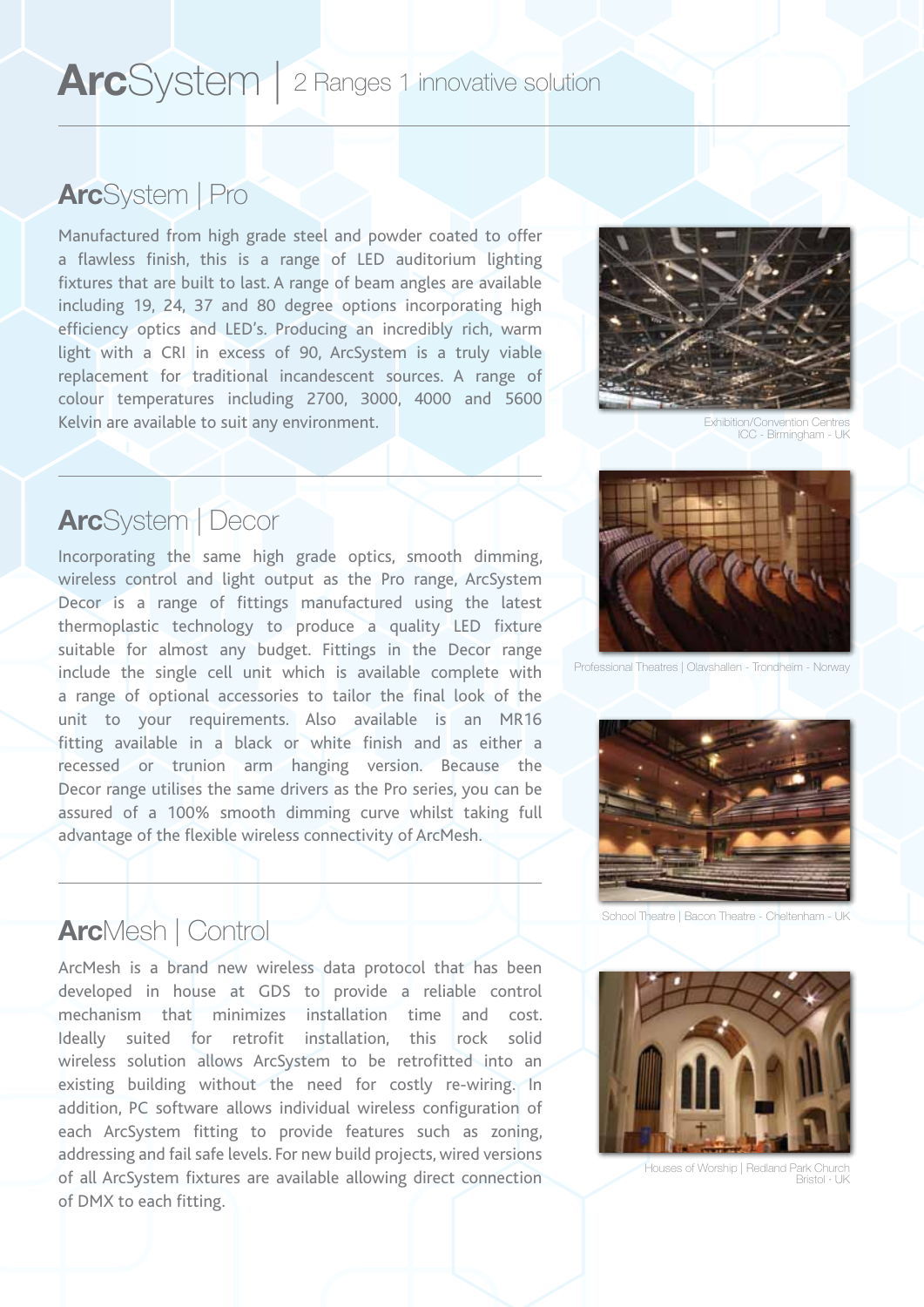# **Arc**System | Decor

### 1 cell Fixed / Adjustable

A compact single cell enclosure ideally suited for recessed installation in areas that require short/medium throw illumination. The 1 cell Decor Range provides the same quality performance as the Pro Range of single cell fittings but offering further enhancements with accessories such as aesthetic rings and bezel options etc. The Decor range is generally smaller and more lightweight, making it perfect for most recessed false ceiling applications.

#### Key Features:

- · 20, 27 & 52º beam angle options
- · High output 1300Lm at 3000 cct LED with low glare reflector 20W circuit load
- · Controlled by ArcMesh or wired DMX technology using a D1 driver unit
- Excellent quality of light (CRI in excess of 90)
- · Stepless smooth dimming to absolute zero
- · Convection cooled, silent operationn

The 1 cell decor unit is available with a range of optional accessories to create the perfect finish for your project. There are many variants and colour options, the full range can be found on our specification sheets or by visiting our website at www.gds.uk.com/arcsystem

### **Tracklight**

A compact single cell enclosure complete with track adaptor and integral driver unit ideally suited for installation in areas that require short/ medium throw illumination. The 1 cell Tracklight connects directly to a compatible mains powered track and allows wireless control using the ARCMTX1 ArcMesh Transmitter (supplied separately). Optional Barn Doors are also available for the Tracklight to assist with beam shaping. N.B. Wired DMX control is unavailable for this product.

#### Key Features:

- · Fits directly to existing compatible 3 circuit track
- · 17, 40 & 60º beam angle options
- · Integral power supply and ArcMesh control
- · Optional barn door accessory

### MR16 Unit

A compact MR16 LED unit comparable to a 50W halogen but only consumes 10 watts. This product is ideally suited for recessed or hanging installation in areas that require short/medium throw illumination. 2 x MR16 fittings connect directly to one ARC-D1 (driver unit) ensuring the price per point is keep to a minimum, whilst achieving full control.

- · 24, 33 and 50º beam angle options
- · High output 628Lm at 3000 cct LED with low glare reflector 10W circuit load
- · Controlled by ArcMesh or wired DMX technology via a D1 driver unit
- · 2 x MR16 units can be connected to one D1 driver
- · Excellent quality of light (CRI in excess of 90)
- · Stepless smooth dimming to absolute zero
- · Convection cooled, silent operation

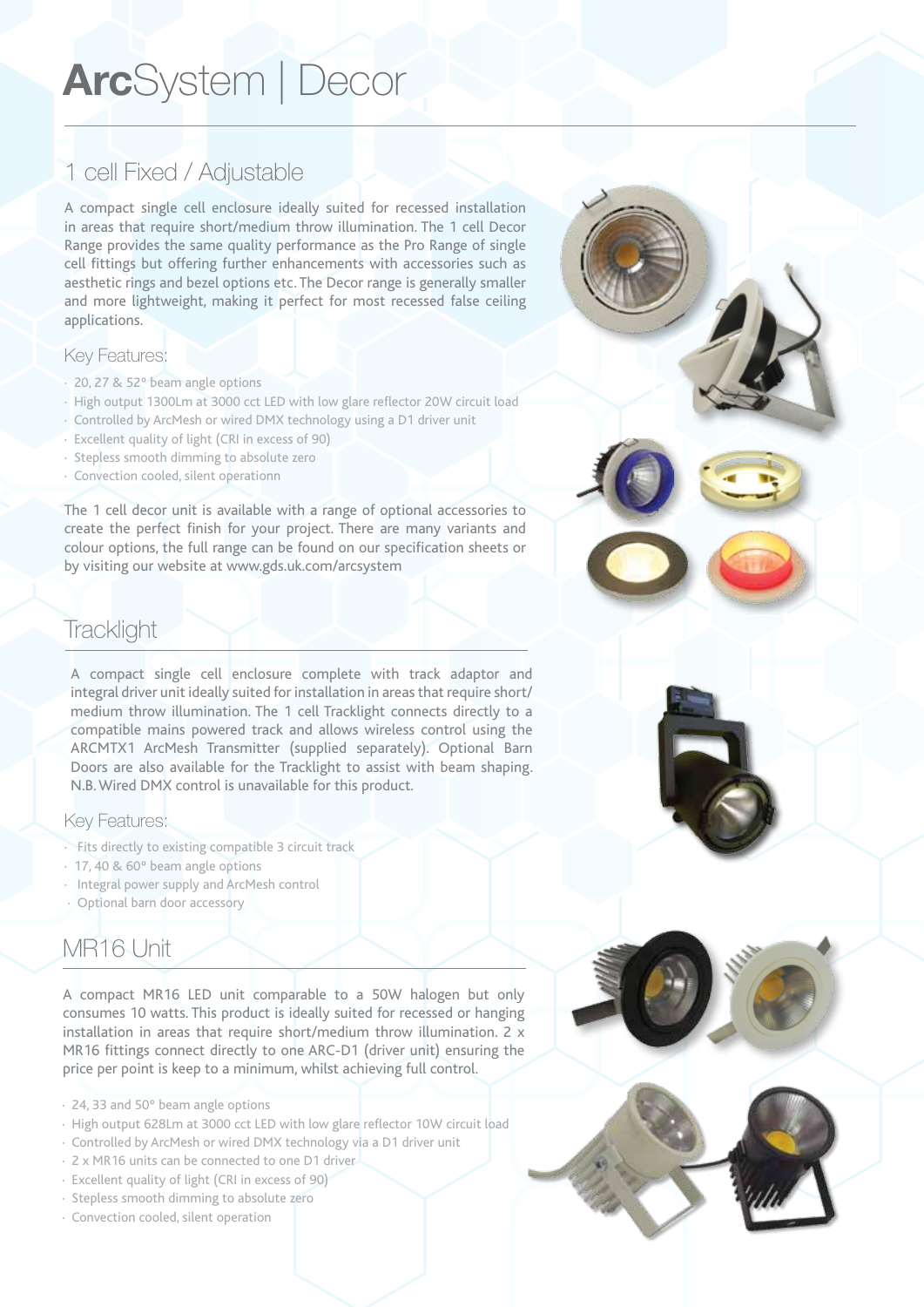# **Arc**System | Pro

### 1 Cell Fixed / Adjustable / Trunion Arm

A compact and robust single cell enclosure ideally suited for recessed installation in areas that require subtle, short / medium throw illumination. Manufactured from high grade steel, the 1 cell ArcSystem product provides the same stunning quality performance as the larger versions but in a much smaller form factor.

- · Fixed version available in 19, 24 and 37º beam angle options
- · Adjustable version available in 80 degree providing 2 axis positioning
- · Trunion arm version available 80 degree
- · High output 1300Lm at 3000 cct LED with low glare reflector 20W circuit load
- Controlled by ArcMesh or wired DMX technology using a D1 driver unit
- · Excellent quality of light (CRI in excess of 90)
- · Stepless smooth dimming to absolute zero
- · Convection cooled, silent operation



### 2 & 4 Cell

A high output 2 or 4 cell fixture manufactured from high grade steel, with a choice of either square or round form factors (4 cell only) according to requirements. With high power LED's and on board drivers, either the 2 or 4 cell unit can simply be connected to an existing mains supply and controlled via the separate ArcMesh transmitter to offer a complete auditorium lighting solution.

- · Available in 19, 24 and 37º beam angle options
- · 2 Cell High output 2600Lm at 3000 cct LED with low glare reflector
- · 4 Cell High output 5200Lm at 3000 cct LED with low glare reflector
- · Controlled by ArcMesh or wired DMX technology built in
- · Excellent quality of light (CRI in excess of 90)
- · Stepless smooth dimming to absolute zero
- · Convection cooled, silent operation
- · 90-240VAC mains input

### 8 Cell

A high output 8 cell enclosure suited for wide area and high bay installations. Manufactured from high grade steel, the 8 cell ArcSystem produces an extremely high quality of light. With 8 high power LED's and on board drivers, the 8 cell unit can simply be connected to an existing mains supply and controlled via the separate ArcMesh transmitter to offer a complete auditorium lighting solution.

- · Available in 19, 24 and 37º beam angle options
- · High output 10400Lm at 3000 cct LED with low glare reflector
- · Controlled by ArcMesh or wired DMX technology built in
- · Excellent quality of light (CRI in excess of 90)
- · Stepless smooth dimming to absolute zero
- · Convection cooled, silent operation
- · 90-240VAC mains input

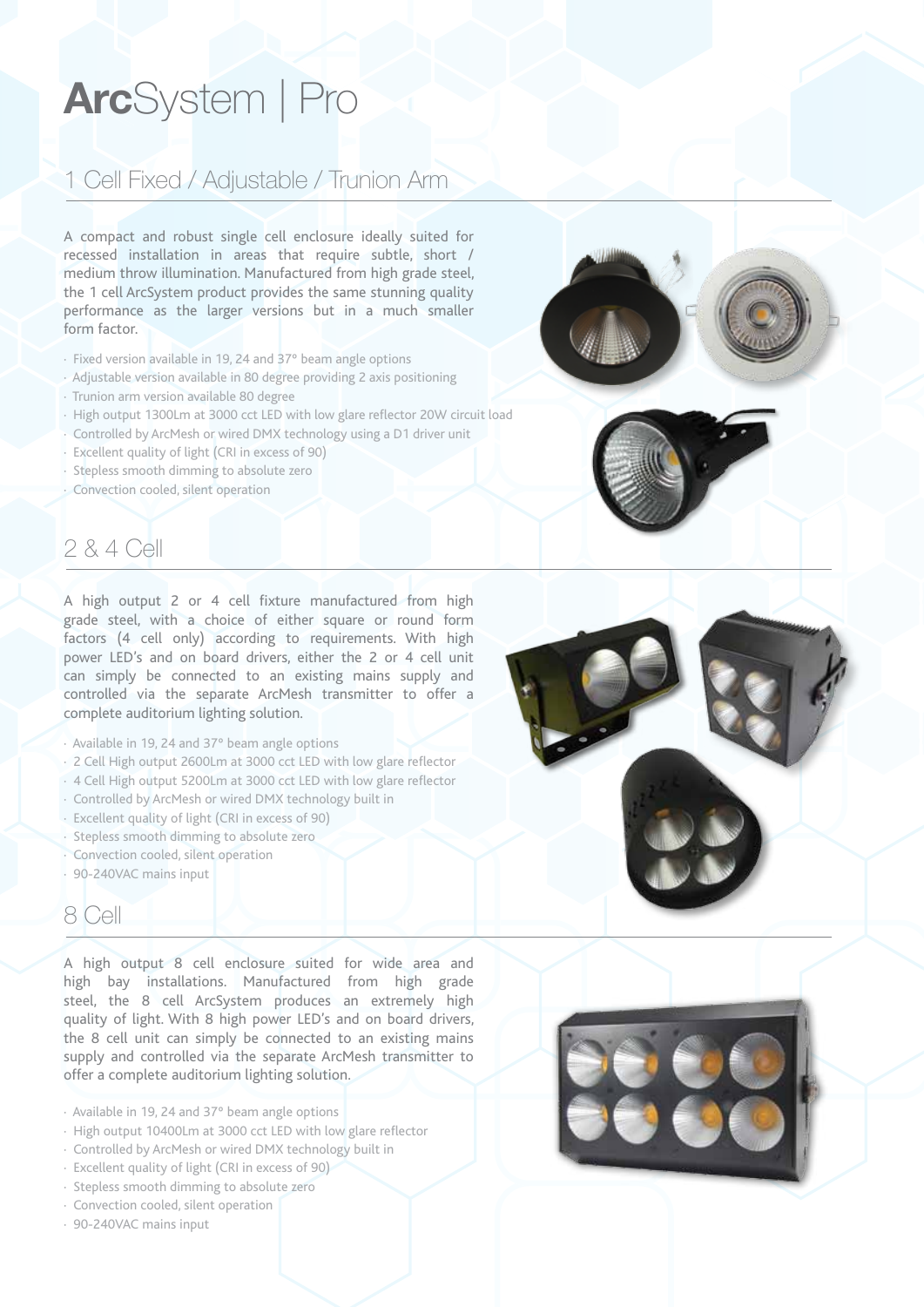# **Arc**Mesh | Control

# D1 Driver Unit

A compact driver unit providing control for any ArcSystem Pro or Decor 1 cell fitting, the D1 driver measures 140mm x 95mm and requires only a mains supply to operate. An on board antenna and RJ45 in and through sockets allow the unit to be operated either wirelessly or wired using DMX.

#### Key Features:

- · Compact and lightweight
- · High grade electronics
- · Simple plug n play connectivity
- · Can be used with any 1 cell or MR16 fitting from both the Decor and Pro range ArcMesh Transmitter
- · Configurable using the ARC-CT commissioning tool software
- · 90-240VAC mains input.

# ArcMesh Transmitter

The brains of every ArcSystem installation, the ArcMesh transmitter takes a standard DMX signal and wirelessly transmits intensity data to each ArcSystem fitting. ArcMesh has been developed in house at GDS to provide a reliable control mechanism that minimizes installation time and cost. In addition, PC software allows individual wireless configuration of each ArcSystem driver to provide features such as zoning, addressing and fail safe levels.

#### Key Features:

- · Setup using ARC-CT commissioning tool software
- · Store and playback 24 onboard presets
- · Special DBO and panic options
- 2 inputs for override operations such as fire alarm triggering etc
- · DMX512 control input · Flexible DMX patching
- · Based on IEEE802.15.4 protocol, allowing co-existence with Wi-Fi and Bluetooth
- · Heavily site tested for stable operation
- · Compact and robust powder coated enclosure
- 90-240VAC mains input.
- · Dimensions: 343mm H x 141mm W x 41mm D

# 8 Button Panel

Providing direct recall for 8 of the 24 preset scenes stored in the Arc Mesh transmitter, the 8 button panel utilises the ArcMesh network to communicate with ArcSystem fixtures meaning only mains power is required for each button panel to operate

#### Key Features:

- · Setup using ARC-CT commissioning tool software
- · Seamlessly integrates with ArcMesh network meaning each panel only requires a mains supply to operate
- · Backlit buttons with intensity control (via the ARC-CT)
- · Multiple panels can be used on one network
- · Button lockout feature to allow panels to be inhibited whilst in show mode
- · Compact and robust powder coated enclosure supplied
- · 90-240VAC mains input
- · Dimensions: 88mm H x 148mm W x 47.5mm D